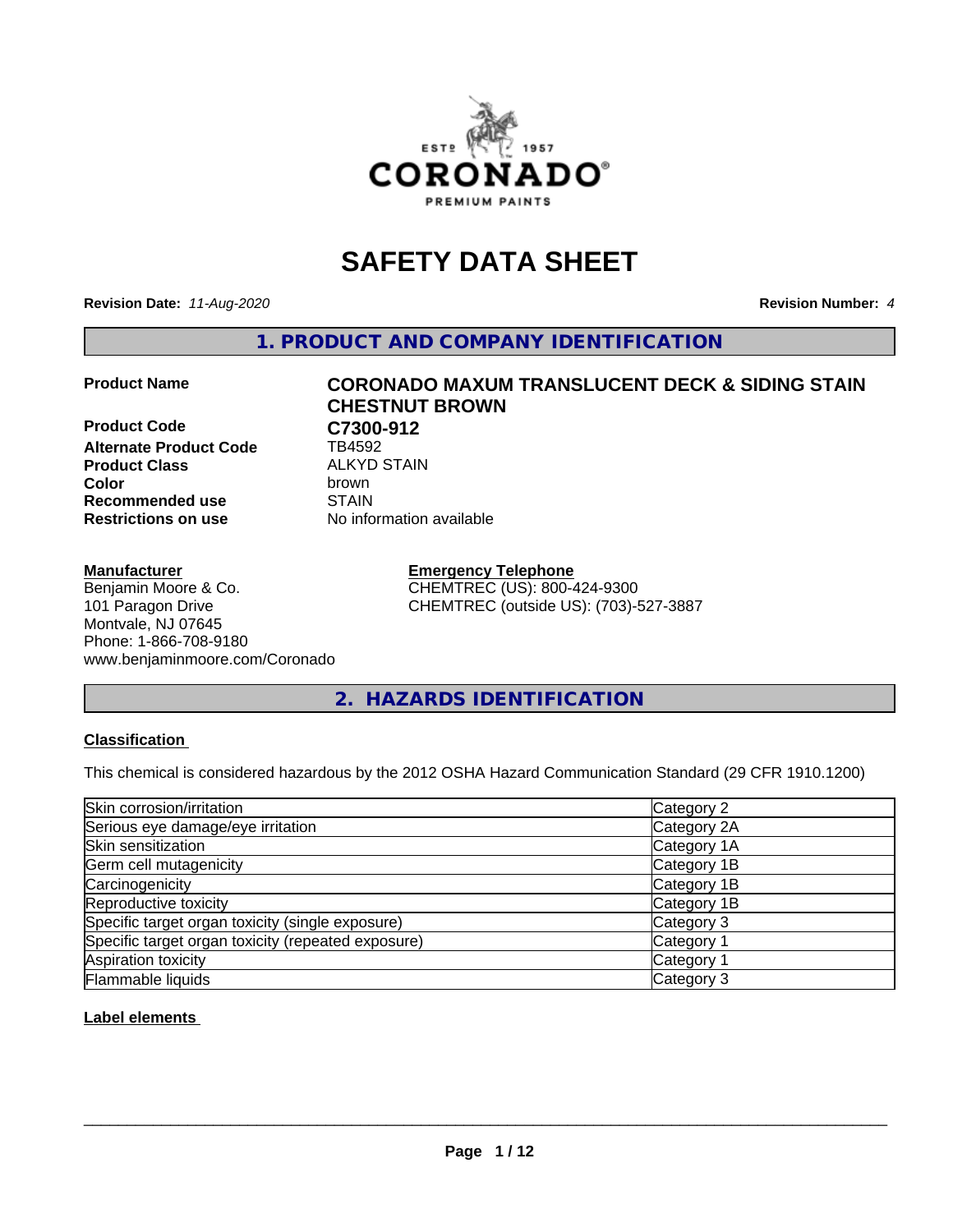**Odor** solvent

# **Danger**

# **Hazard statements**

Causes skin irritation Causes serious eye irritation May cause an allergic skin reaction May cause genetic defects May cause cancer May damage fertility or the unborn child May cause respiratory irritation Causes damage to organs through prolonged or repeated exposure May be fatal if swallowed and enters airways Flammable liquid and vapor



**Appearance** liquid

# **Precautionary Statements - Prevention**

Obtain special instructions before use Do not handle until all safety precautions have been read and understood Use personal protective equipment as required Wash face, hands and any exposed skin thoroughly after handling Contaminated work clothing should not be allowed out of the workplace Do not breathe dust/fume/gas/mist/vapors/spray Do not eat, drink or smoke when using this product Use only outdoors or in a well-ventilated area Keep away from heat, hot surfaces, sparks, open flames and other ignition sources. No smoking Keep container tightly closed Ground/bond container and receiving equipment Use explosion-proof electrical/ventilating/lighting/equipment Use only non-sparking tools Take precautionary measures against static discharge Keep cool Wear protective gloves/protective clothing/eye protection/face protection

# **Precautionary Statements - Response**

IF exposed or concerned: Get medical advice/attention

#### **Eyes**

IF IN EYES: Rinse cautiously with water for several minutes. Remove contact lenses, if present and easy to do. Continue rinsing

If eye irritation persists: Get medical advice/attention

# **Skin**

If skin irritation or rash occurs: Get medical advice/attention

IF ON SKIN (or hair): Remove/Take off immediately all contaminated clothing. Rinse skin with water/shower Wash contaminated clothing before reuse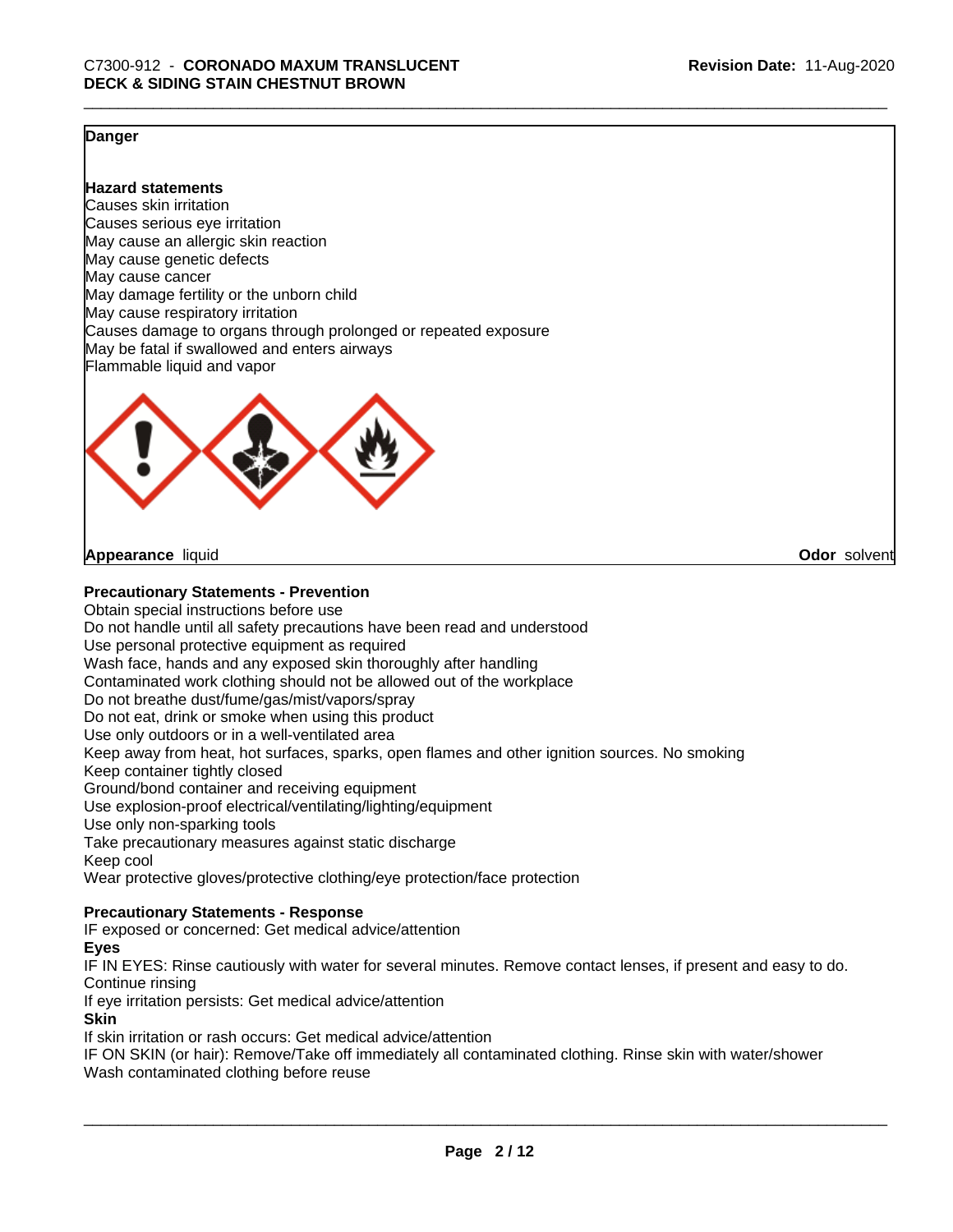#### **Inhalation**

IF INHALED: Remove victim to fresh air and keep at rest in a position comfortable for breathing **Ingestion** IF SWALLOWED: Immediately call a POISON CENTER or doctor/physician Do NOT induce vomiting **Fire**

In case of fire: Use CO2, dry chemical, or foam for extinction

# **Precautionary Statements - Storage**

Store locked up Store in a well-ventilated place. Keep container tightly closed

#### **Precautionary Statements - Disposal**

Dispose of contents/container to an approved waste disposal plant

# **Hazards not otherwise classified (HNOC)**

Rags, steel wool or waste soaked with this product may spontaneously catch fire if improperly discarded

# **Other information**

No information available

# **3. COMPOSITION/INFORMATION ON INGREDIENTS**

| <b>Chemical name</b>                                  | CAS No.        | Weight-%    |
|-------------------------------------------------------|----------------|-------------|
| 4-Chlorobenzotrifluoride                              | 98-56-6        | $20 - 25$   |
| Distillates, petroleum, hydrotreated light            | 64742-47-8     | $10 - 15$   |
| Stoddard solvent                                      | 8052-41-3      | $1 - 5$     |
| Silica amorphous                                      | 7631-86-9      | 1 - 5       |
| Nepheline syenite                                     | 37244-96-5     | 1 - 5       |
| Zinc borate hydrate                                   | 138265-88-0    | 1 - 5       |
| Hydrotreated heavy naphtha, petroleum                 | 64742-48-9     | $0.1 - 0.5$ |
| Carbamic acid, 1H-benzimidazol-2-yl-, methyl<br>ester | 10605-21-7     | $0.1 - 0.5$ |
| Ethyl benzene                                         | $100 - 41 - 4$ | $0.1 - 0.5$ |
| Carbon black                                          | 1333-86-4      | $0.1 - 0.5$ |
| Methyl ethyl ketoxime                                 | 96-29-7        | $0.1 - 0.5$ |
| Cobalt bis(2-ethylhexanoate)                          | 136-52-7       | $0.1 - 0.5$ |

# **4. FIRST AID MEASURES**

| <b>General Advice</b> | If symptoms persist, call a physician. Show this safety data sheet to the doctor in<br>attendance.                                                                                                                                  |
|-----------------------|-------------------------------------------------------------------------------------------------------------------------------------------------------------------------------------------------------------------------------------|
| <b>Eye Contact</b>    | Immediately flush with plenty of water. After initial flushing, remove any contact<br>lenses and continue flushing for at least 15 minutes. Keep eye wide open while<br>rinsing. If symptoms persist, call a physician.             |
| <b>Skin Contact</b>   | Wash off immediately with soap and plenty of water while removing all<br>contaminated clothes and shoes. If skin irritation persists, call a physician. Wash<br>clothing before reuse. Destroy contaminated articles such as shoes. |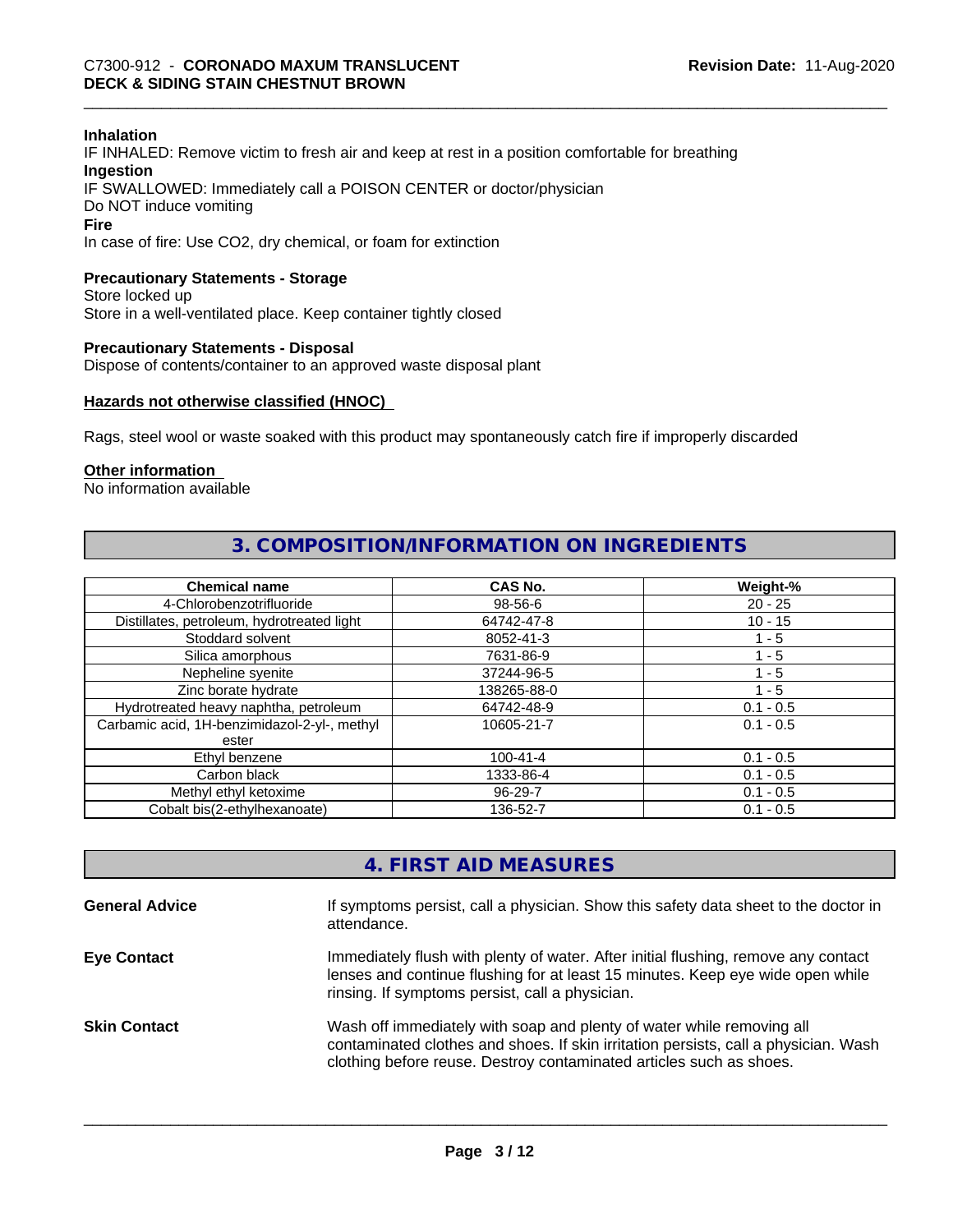| <b>Inhalation</b>                                | Move to fresh air. If symptoms persist, call a physician.<br>If not breathing, give artificial respiration. Call a physician immediately.                                                     |
|--------------------------------------------------|-----------------------------------------------------------------------------------------------------------------------------------------------------------------------------------------------|
| Ingestion                                        | Clean mouth with water and afterwards drink plenty of water. Do not induce<br>vomiting without medical advice. Never give anything by mouth to an unconscious<br>person. Consult a physician. |
| <b>Protection Of First-Aiders</b>                | Use personal protective equipment.                                                                                                                                                            |
| <b>Most Important</b><br><b>Symptoms/Effects</b> | May cause allergic skin reaction.                                                                                                                                                             |
| <b>Notes To Physician</b>                        | Treat symptomatically.                                                                                                                                                                        |
|                                                  |                                                                                                                                                                                               |

**5. FIRE-FIGHTING MEASURES**

| <b>Suitable Extinguishing Media</b>                                                                        |                 | surrounding environment.                                                                                                                                                                                                                                                                                                                                                                               | Foam, dry powder or water. Use extinguishing measures<br>that are appropriate to local circumstances and the |  |
|------------------------------------------------------------------------------------------------------------|-----------------|--------------------------------------------------------------------------------------------------------------------------------------------------------------------------------------------------------------------------------------------------------------------------------------------------------------------------------------------------------------------------------------------------------|--------------------------------------------------------------------------------------------------------------|--|
| Protective equipment and precautions for firefighters<br><b>Specific Hazards Arising From The Chemical</b> |                 | As in any fire, wear self-contained breathing apparatus<br>pressure-demand, MSHA/NIOSH (approved or equivalent)<br>and full protective gear.<br>Combustible material. Closed containers may rupture if<br>exposed to fire or extreme heat. Keep product and empty<br>container away from heat and sources of ignition. Thermal<br>decomposition can lead to release of irritating gases and<br>vapors. |                                                                                                              |  |
|                                                                                                            |                 |                                                                                                                                                                                                                                                                                                                                                                                                        |                                                                                                              |  |
| Yes                                                                                                        |                 |                                                                                                                                                                                                                                                                                                                                                                                                        |                                                                                                              |  |
| <b>Flash Point Data</b><br>Flash point (°F)<br>Flash Point (°C)<br><b>Method</b>                           |                 | 107<br>42<br><b>PMCC</b>                                                                                                                                                                                                                                                                                                                                                                               |                                                                                                              |  |
| <b>Flammability Limits In Air</b>                                                                          |                 |                                                                                                                                                                                                                                                                                                                                                                                                        |                                                                                                              |  |
| Lower flammability limit:<br><b>Upper flammability limit:</b>                                              |                 | Not available<br>Not available                                                                                                                                                                                                                                                                                                                                                                         |                                                                                                              |  |
| <b>NFPA</b><br>Health: 2                                                                                   | Flammability: 2 | Instability: 0                                                                                                                                                                                                                                                                                                                                                                                         | <b>Special: Not Applicable</b>                                                                               |  |
| <b>NFPA Legend</b><br>0 - Not Hazardous<br>1 - Slightly<br>2 - Moderate<br>3 - High                        |                 |                                                                                                                                                                                                                                                                                                                                                                                                        |                                                                                                              |  |

4 - Severe

*The ratings assigned are only suggested ratings, the contractor/employer has ultimate responsibilities for NFPA ratings where this system is used.*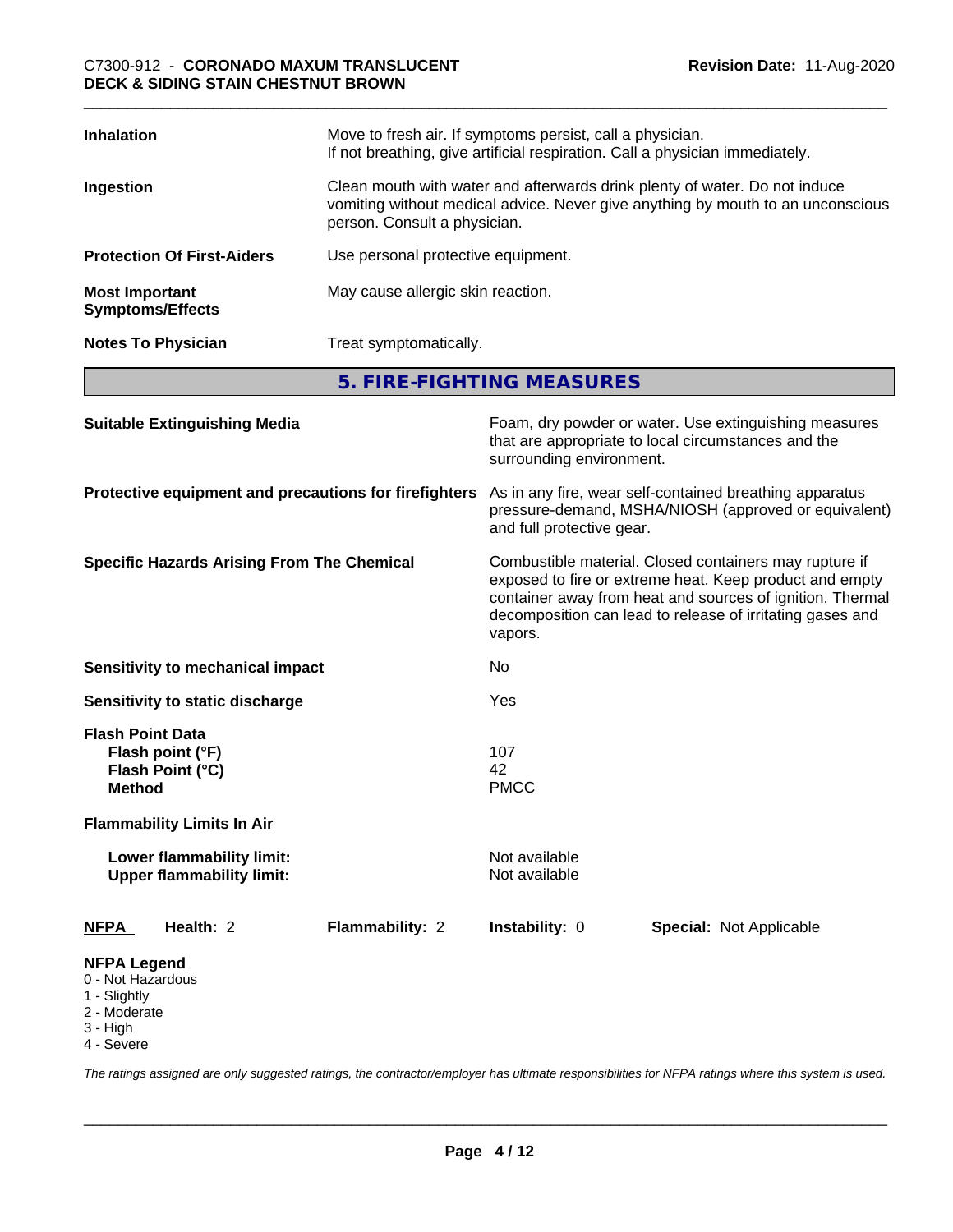*Additional information regarding the NFPA rating system is available from the National Fire Protection Agency (NFPA) at www.nfpa.org.*

|                                  | 6. ACCIDENTAL RELEASE MEASURES                                                                                                                                                                                                                                                                                                                                                                |
|----------------------------------|-----------------------------------------------------------------------------------------------------------------------------------------------------------------------------------------------------------------------------------------------------------------------------------------------------------------------------------------------------------------------------------------------|
| <b>Personal Precautions</b>      | Use personal protective equipment. Remove all sources of ignition.                                                                                                                                                                                                                                                                                                                            |
| <b>Other Information</b>         | Prevent further leakage or spillage if safe to do so. Do not allow material to<br>contaminate ground water system. Prevent product from entering drains. Do not<br>flush into surface water or sanitary sewer system. Local authorities should be<br>advised if significant spillages cannot be contained.                                                                                    |
| <b>Environmental precautions</b> | See Section 12 for additional Ecological Information.                                                                                                                                                                                                                                                                                                                                         |
| <b>Methods for Cleaning Up</b>   | Dam up. Soak up with inert absorbent material. Pick up and transfer to properly<br>labeled containers. Clean contaminated surface thoroughly.                                                                                                                                                                                                                                                 |
|                                  | 7. HANDLING AND STORAGE                                                                                                                                                                                                                                                                                                                                                                       |
| Handling                         | Use only in area provided with appropriate exhaust ventilation. Do not breathe<br>vapors or spray mist. Wear personal protective equipment. Take precautionary<br>measures against static discharges. To avoid ignition of vapors by static electricity<br>discharge, all metal parts of the equipment must be grounded. Keep away from<br>open flames, hot surfaces and sources of ignition. |
| <b>Storage</b>                   | Keep containers tightly closed in a dry, cool and well-ventilated place. Keep away<br>from heat. Keep away from open flames, hot surfaces and sources of ignition.<br>Keep in properly labeled containers. Keep out of the reach of children.                                                                                                                                                 |
|                                  | <b>DANGER</b> - Rags, steel wool or waste soaked with this product may<br>spontaneously catch fire if improperly discarded. Immediately after use, place<br>rags, steel wool or waste in a sealed water-filled metal container.                                                                                                                                                               |
| <b>Incompatible Materials</b>    | Incompatible with strong acids and bases and strong oxidizing agents.                                                                                                                                                                                                                                                                                                                         |

# **8. EXPOSURE CONTROLS / PERSONAL PROTECTION**

# **Exposure Limits**

| <b>Chemical name</b>     | <b>ACGIH TLV</b>                              | <b>OSHA PEL</b>              |
|--------------------------|-----------------------------------------------|------------------------------|
| 4-Chlorobenzotrifluoride | TWA: 2.5 mg/m <sup>3</sup> F                  | $2.5 \text{ mg/m}^3$ - TWA   |
| Stoddard solvent         | TWA: 100 ppm                                  | 500 ppm - TWA                |
|                          |                                               | 2900 mg/m <sup>3</sup> - TWA |
| Silica amorphous         | N/E                                           | 20 mppcf - TWA               |
| Ethyl benzene            | TWA: 20 ppm                                   | 100 ppm - TWA                |
|                          |                                               | 435 mg/m <sup>3</sup> - TWA  |
| Carbon black             | TWA: $3 \text{ mg/m}^3$ inhalable particulate | $3.5 \text{ mg/m}^3$ - TWA   |
|                          | matter                                        |                              |

# **Legend**

ACGIH - American Conference of Governmental Industrial Hygienists Exposure Limits

OSHA - Occupational Safety & Health Administration Exposure Limits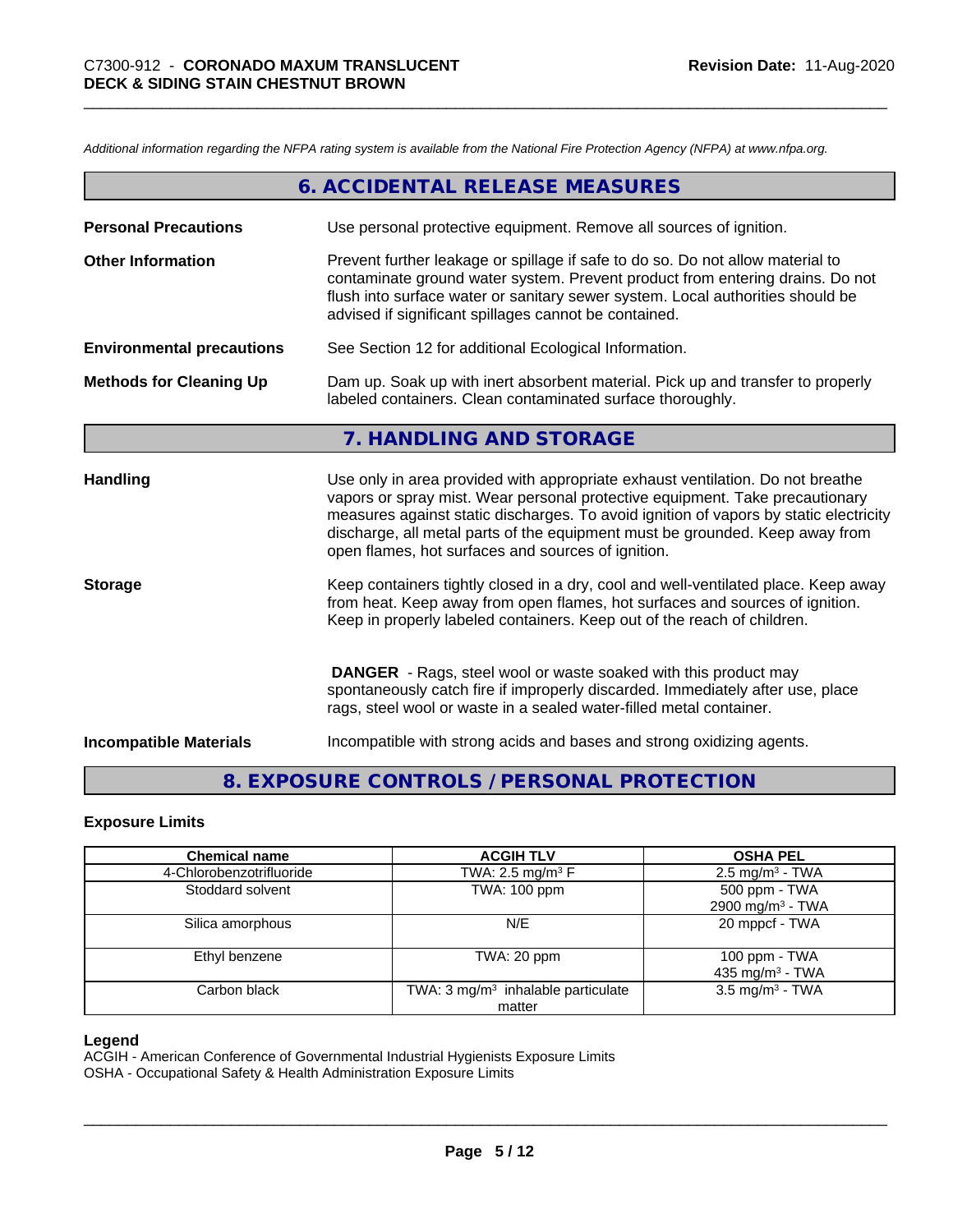#### N/E - Not Established

| <b>Engineering Measures</b>          | Ensure adequate ventilation, especially in confined areas.                                                                                                                                                                                                                                                                                                          |  |  |
|--------------------------------------|---------------------------------------------------------------------------------------------------------------------------------------------------------------------------------------------------------------------------------------------------------------------------------------------------------------------------------------------------------------------|--|--|
| <b>Personal Protective Equipment</b> |                                                                                                                                                                                                                                                                                                                                                                     |  |  |
| <b>Eye/Face Protection</b>           | Safety glasses with side-shields. If splashes are likely to occur, wear: Tightly fitting<br>safety goggles                                                                                                                                                                                                                                                          |  |  |
| <b>Skin Protection</b>               | Long sleeved clothing. Protective gloves.                                                                                                                                                                                                                                                                                                                           |  |  |
| <b>Respiratory Protection</b>        | Use only with adequate ventilation. In operations where exposure limits are<br>exceeded, use a NIOSH approved respirator that has been selected by a<br>technically qualified person for the specific work conditions. When spraying the<br>product or applying in confined areas, wear a NIOSH approved respirator<br>specified for paint spray or organic vapors. |  |  |
| <b>Hygiene Measures</b>              | Avoid contact with skin, eyes and clothing. Remove and wash contaminated<br>clothing before re-use. Wash thoroughly after handling. When using do not eat,<br>drink or smoke.                                                                                                                                                                                       |  |  |

# **9. PHYSICAL AND CHEMICAL PROPERTIES**

**Appearance** liquid **Odor** solvent **Odor Threshold No information available** No information available **Density (lbs/gal)** 9.2 - 9.3 **Specific Gravity** 1.10 - 1.12<br> **pH** No informa **Viscosity (cps)** No information available **Solubility(ies)** No information available **Water solubility** No information available **Evaporation Rate No information available No information available Vapor pressure** No information available **No information** available **Vapor density No information available No information available Wt. % Solids** 55 - 65 **Vol. % Solids** 50 - 60 **Wt. % Volatiles** 35 - 45 **Vol. % Volatiles VOC Regulatory Limit (g/L)**  $\qquad \qquad$  <250<br> **Boiling Point (°F)** 279 **Boiling Point (°F) Boiling Point (°C)** 137 **Freezing point (°F)** No information available **Freezing Point (°C)** No information available **Flash point (°F)** 107 **Flash Point (°C)** 42 **Method** PMCC **Flammability (solid, gas)** Not applicable **Upper flammability limit:**<br> **I** ower flammability limit: No information available **Lower flammability limit:**<br> **Autoignition Temperature (°F)** No information available **Autoignition Temperature (°F) Autoignition Temperature (°C)**<br> **Decomposition Temperature (°F)** No information available **Decomposition Temperature (°F) Decomposition Temperature (°C)** No information available **Partition coefficient** No information available

**No information available**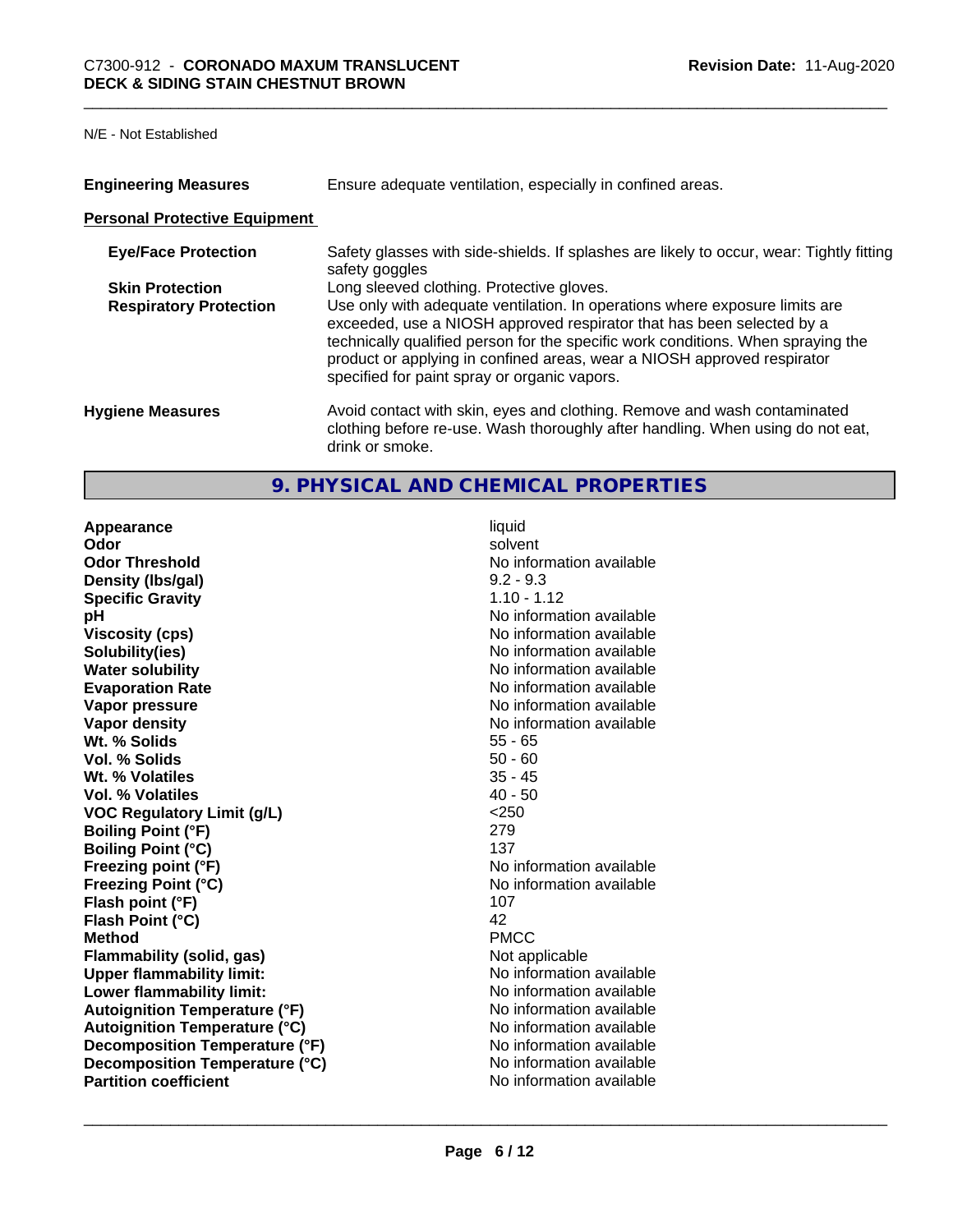# **10. STABILITY AND REACTIVITY**

| <b>Reactivity</b>                       | Not Applicable                                                                           |  |
|-----------------------------------------|------------------------------------------------------------------------------------------|--|
| <b>Chemical Stability</b>               | Stable under normal conditions. Hazardous polymerisation<br>does not occur.              |  |
| <b>Conditions to avoid</b>              | Keep away from open flames, hot surfaces, static<br>electricity and sources of ignition. |  |
| <b>Incompatible Materials</b>           | Incompatible with strong acids and bases and strong<br>oxidizing agents.                 |  |
| <b>Hazardous Decomposition Products</b> | Thermal decomposition can lead to release of irritating<br>gases and vapors.             |  |
| Possibility of hazardous reactions      | None under normal conditions of use.                                                     |  |
| 11. TOXICOLOGICAL INFORMATION           |                                                                                          |  |
|                                         |                                                                                          |  |

# **Product Information**

# **Information on likely routes of exposure**

**Principal Routes of Exposure** Eye contact, skin contact and inhalation.

**Acute Toxicity** 

**Product Information** Repeated or prolonged exposure to organic solvents may lead to permanent brain and nervous system damage. Intentional misuse by deliberately concentrating and inhaling vapors may be harmful or fatal.

# **Symptoms related to the physical, chemical and toxicological characteristics**

**Symptoms** No information available.

# **Delayed and immediate effects as well as chronic effects from short and long-term exposure**

| Eye contact                 | Contact with eyes may cause irritation.                                                                                                                                                                                              |
|-----------------------------|--------------------------------------------------------------------------------------------------------------------------------------------------------------------------------------------------------------------------------------|
| <b>Skin contact</b>         | May cause skin irritation and/or dermatitis. Prolonged skin contact may defat the<br>skin and produce dermatitis.                                                                                                                    |
| Ingestion                   | Ingestion may cause irritation to mucous membranes. Small amounts of this<br>product aspirated into the respiratory system during ingestion or vomiting may<br>cause mild to severe pulmonary injury, possibly progressing to death. |
| <b>Inhalation</b>           | High vapor / aerosol concentrations are irritating to the eyes, nose, throat and<br>lungs and may cause headaches, dizziness, drowsiness, unconsciousness, and<br>other central nervous system effects.                              |
| <b>Sensitization</b>        | May cause an allergic skin reaction.                                                                                                                                                                                                 |
| <b>Neurological Effects</b> | No information available.                                                                                                                                                                                                            |
| <b>Mutagenic Effects</b>    | Suspected of causing genetic defects.                                                                                                                                                                                                |
| <b>Reproductive Effects</b> | May damage fertility or the unborn child.                                                                                                                                                                                            |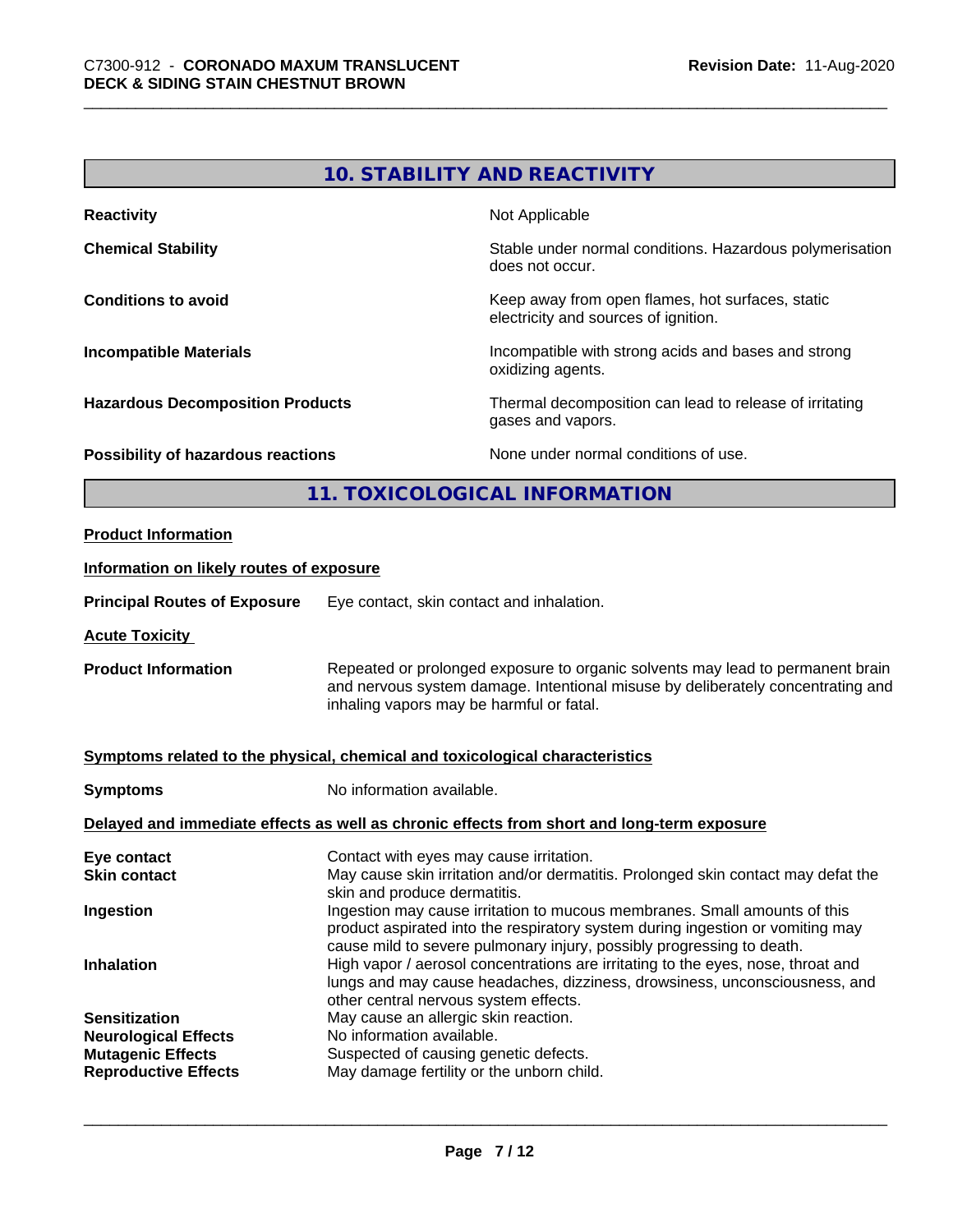| <b>Developmental Effects</b><br><b>Target organ effects</b><br><b>STOT - repeated exposure</b><br><b>STOT - single exposure</b><br>Other adverse effects<br><b>Aspiration Hazard</b> | No information available.<br>No information available.<br>No information available.<br>No information available.<br>No information available.<br>May be harmful if swallowed and enters airways. Small amounts of this product |
|--------------------------------------------------------------------------------------------------------------------------------------------------------------------------------------|--------------------------------------------------------------------------------------------------------------------------------------------------------------------------------------------------------------------------------|
|                                                                                                                                                                                      |                                                                                                                                                                                                                                |
|                                                                                                                                                                                      | aspirated into the respiratory system during ingestion or vomiting may cause mild<br>to severe pulmonary injury, possibly progressing to death.                                                                                |

# **Numerical measures of toxicity**

# **The following values are calculated based on chapter 3.1 of the GHS document**

| <b>ATEmix (oral)</b> | 22858 mg/kg |
|----------------------|-------------|
| ATEmix (dermal)      | 5409 mg/kg  |

# **Component Information**

| Chemical name                                                       | Oral LD50                                    | Dermal LD50                                                                          | <b>Inhalation LC50</b>               |
|---------------------------------------------------------------------|----------------------------------------------|--------------------------------------------------------------------------------------|--------------------------------------|
| 4-Chlorobenzotrifluoride<br>$98 - 56 - 6$                           | $= 13$ g/kg (Rat)                            | > 2 mL/kg (Rabbit)                                                                   | $= 33$ mg/L (Rat) 4 h                |
| Distillates, petroleum, hydrotreated<br>light<br>64742-47-8         | $>$ 5000 mg/kg (Rat)                         | $>$ 2000 mg/kg (Rabbit)                                                              | $> 5.2$ mg/L (Rat) 4 h               |
| Silica amorphous<br>7631-86-9                                       | $= 7900$ mg/kg (Rat)                         | $> 2000$ mg/kg (<br>(Rabbit)                                                         | $> 2.2$ mg/L (Rat) 1 h               |
| Hydrotreated heavy naphtha,<br>petroleum<br>64742-48-9              | $> 6000$ mg/kg (Rat)                         | $>$ 3160 mg/kg (Rabbit)                                                              | $> 8500$ mg/m <sup>3</sup> (Rat) 4 h |
| Carbamic acid.<br>1H-benzimidazol-2-yl-, methyl ester<br>10605-21-7 | $>$ 5050 mg/kg (Rat)<br>$= 6400$ mg/kg (Rat) | $> 10000$ mg/kg (Rabbit) = 2 g/kg<br>$\text{Rat}$ ) = 8500 mg/kg ( $\text{Rabbit}$ ) |                                      |
| Ethyl benzene<br>$100 - 41 - 4$                                     | $= 3500$ mg/kg (Rat)                         | $= 15400$ mg/kg (Rabbit)                                                             | $= 17.4$ mg/L (Rat) 4 h              |
| Carbon black<br>1333-86-4                                           | $> 15400$ mg/kg (Rat)                        | $>$ 3 g/kg (Rabbit)                                                                  | ۰                                    |
| Methyl ethyl ketoxime<br>96-29-7                                    | $= 930$ mg/kg (Rat)                          | 1000 - 1800 mg/kg (Rabbit)                                                           | $> 4.83$ mg/L (Rat) 4 h              |
| Cobalt bis(2-ethylhexanoate)<br>136-52-7                            |                                              | $> 5000$ mg/kg $\sqrt{ }$<br>(Rabbit)                                                | $> 10$ mg/L (Rat) 1 h                |

# **Chronic Toxicity**

# **Carcinogenicity**

*The information below indicateswhether each agency has listed any ingredient as a carcinogen:.*

| <b>Chemical name</b>         | <b>IARC</b>         | <b>NTP</b>        | <b>OSHA</b> |
|------------------------------|---------------------|-------------------|-------------|
|                              | 2B - Possible Human |                   | Listed      |
| Ethyl benzene                | Carcinogen          |                   |             |
|                              | 2B - Possible Human |                   | Listed      |
| Carbon black                 | Carcinogen          |                   |             |
|                              | 2B - Possible Human | Reasonably        | Listed      |
| Cobalt bis(2-ethylhexanoate) | Carcinogen          | Anticipated Human |             |
|                              |                     | Carcinogen        |             |

• Cobalt and cobalt compounds are listed as possible human carcinogens by IARC (2B). However, there is inadequate evidence of the carcinogenicity of cobalt and cobalt compounds in humans.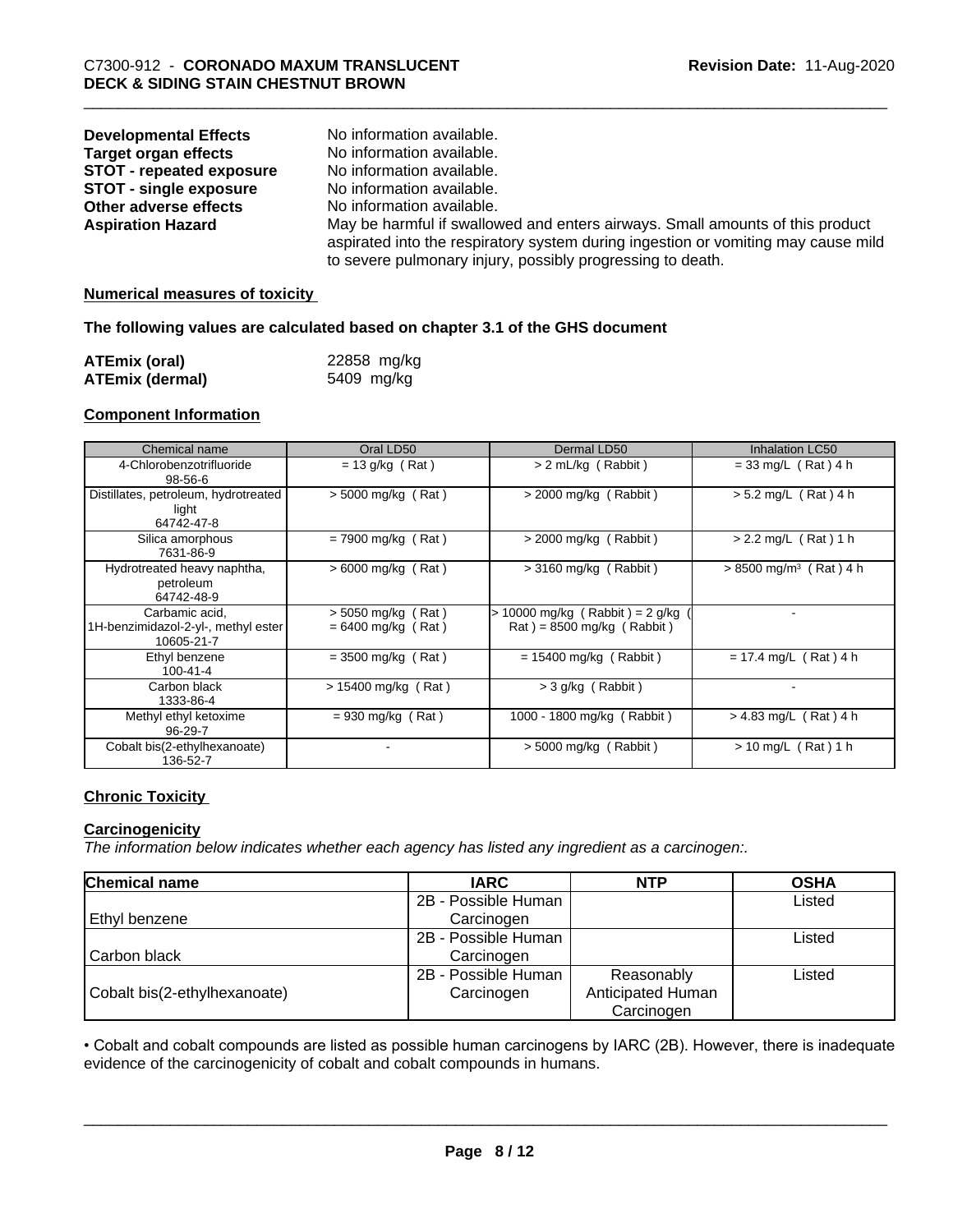#### **Legend**

IARC - International Agency for Research on Cancer NTP - National Toxicity Program OSHA - Occupational Safety & Health Administration

**12. ECOLOGICAL INFORMATION**

# **Ecotoxicity Effects**

The environmental impact of this product has not been fully investigated.

# **Product Information**

# **Acute Toxicity to Fish**

No information available

#### **Acute Toxicity to Aquatic Invertebrates**

No information available

# **Acute Toxicity to Aquatic Plants**

No information available

# **Persistence / Degradability**

No information available.

# **Bioaccumulation**

There is no data for this product.

# **Mobility in Environmental Media**

No information available.

# **Ozone**

No information available

# **Component Information**

# **Acute Toxicity to Fish**

Carbamic acid, 1H-benzimidazol-2-yl-, methyl ester LC50: 1.5 mg/L (Rainbow Trout - 96 hr.) Ethyl benzene LC50: 12.1 mg/L (Fathead Minnow - 96 hr.) Methyl ethyl ketoxime LC50: 48 mg/L (Bluegill sunfish - 96 hr.)

# **Acute Toxicity to Aquatic Invertebrates**

Carbamic acid, 1H-benzimidazol-2-yl-, methyl ester LC50: 0.22 mg/L (water flea - 48 hr.) Ethyl benzene EC50: 1.8 mg/L (Daphnia magna - 48 hr.) Methyl ethyl ketoxime EC50: 750 mg/L (Daphnia magna - 48 hr.)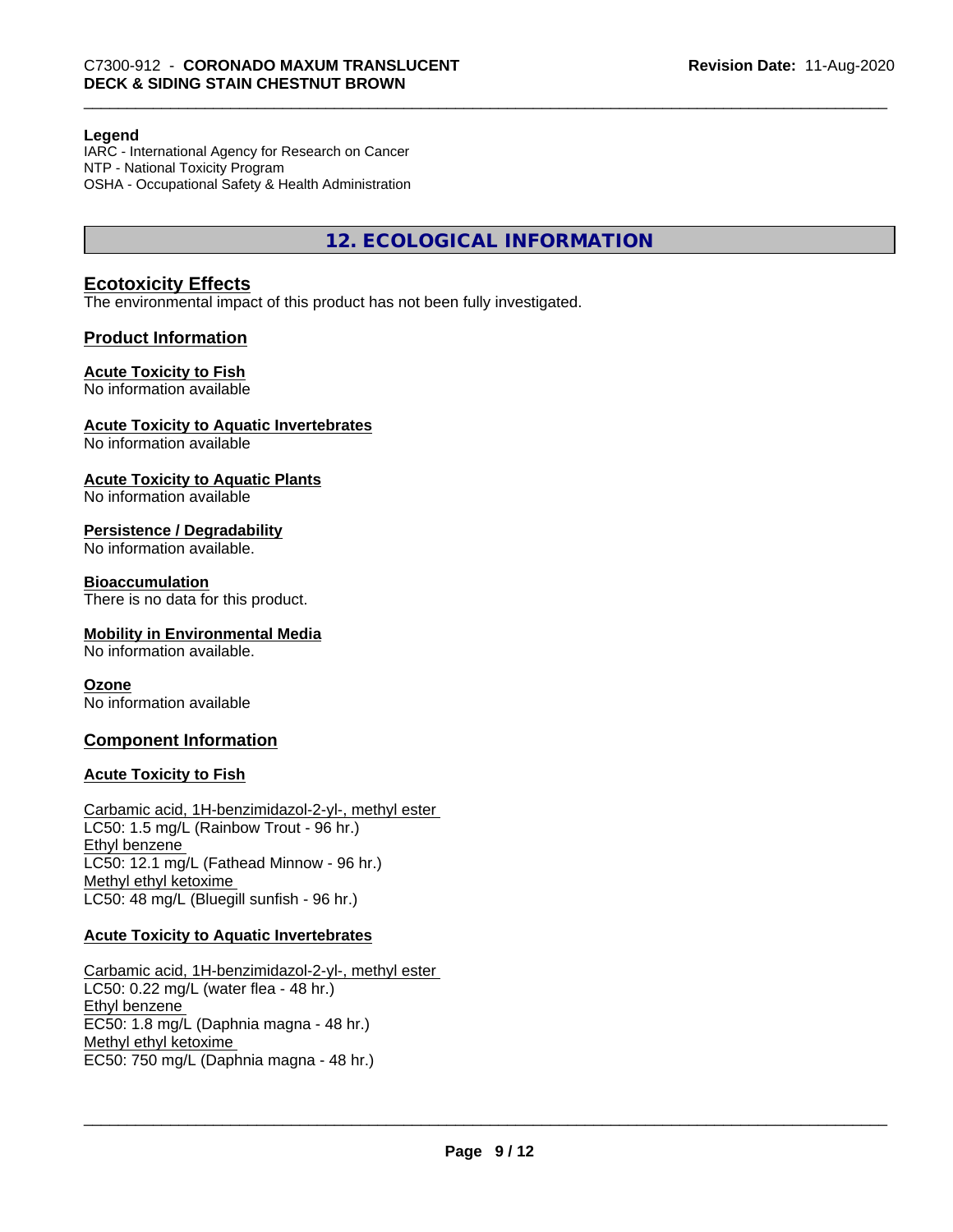# **Acute Toxicity to Aquatic Plants**

#### Ethyl benzene

EC50: 4.6 mg/L (Green algae (Scenedesmus subspicatus), 72 hrs.)

|                                | 13. DISPOSAL CONSIDERATIONS                                                                                                                                                                                               |
|--------------------------------|---------------------------------------------------------------------------------------------------------------------------------------------------------------------------------------------------------------------------|
| <b>Waste Disposal Method</b>   | Dispose of in accordance with federal, state, and local regulations. Local<br>requirements may vary, consult your sanitation department or state-designated<br>environmental protection agency for more disposal options. |
| <b>Empty Container Warning</b> | Emptied containers may retain product residue. Follow label warnings even after<br>container is emptied. Residual vapors may explode on ignition.                                                                         |
|                                | 14. TRANSPORT INFORMATION                                                                                                                                                                                                 |

| DOT                         |                       |
|-----------------------------|-----------------------|
| <b>Proper Shipping Name</b> | <b>PAINT</b>          |
| <b>Hazard class</b>         | 3                     |
| UN-No.                      | UN1263                |
| <b>Packing Group</b>        | Ш                     |
| <b>Description</b>          | UN1263, PAINT, 3, III |
|                             |                       |

In the US this material may be reclassified as a Combustible Liquid and is not regulated in containers of less than 119 gallons (450 liters) via surface transportation (refer to 49CFR173.120(b)(2) for further information).

| ICAO / IATA | Contact the preparer for further information. |
|-------------|-----------------------------------------------|
|-------------|-----------------------------------------------|

**IMDG / IMO** Contact the preparer for further information.

**15. REGULATORY INFORMATION**

# **International Inventories**

| <b>TSCA: United States</b> | Yes - All components are listed or exempt. |
|----------------------------|--------------------------------------------|
| <b>DSL: Canada</b>         | Yes - All components are listed or exempt. |

# **Federal Regulations**

# **SARA 311/312 hazardous categorization**

| Acute health hazard               | Yes |
|-----------------------------------|-----|
| Chronic Health Hazard             | Yes |
| Fire hazard                       | Yes |
| Sudden release of pressure hazard | N٥  |
| Reactive Hazard                   | N٥  |

# **SARA 313**

Section 313 of Title III of the Superfund Amendments and Reauthorization Act of 1986 (SARA). This product contains a chemical or chemicals which are subject to the reporting requirements of the Act and Title 40 of the Code of Federal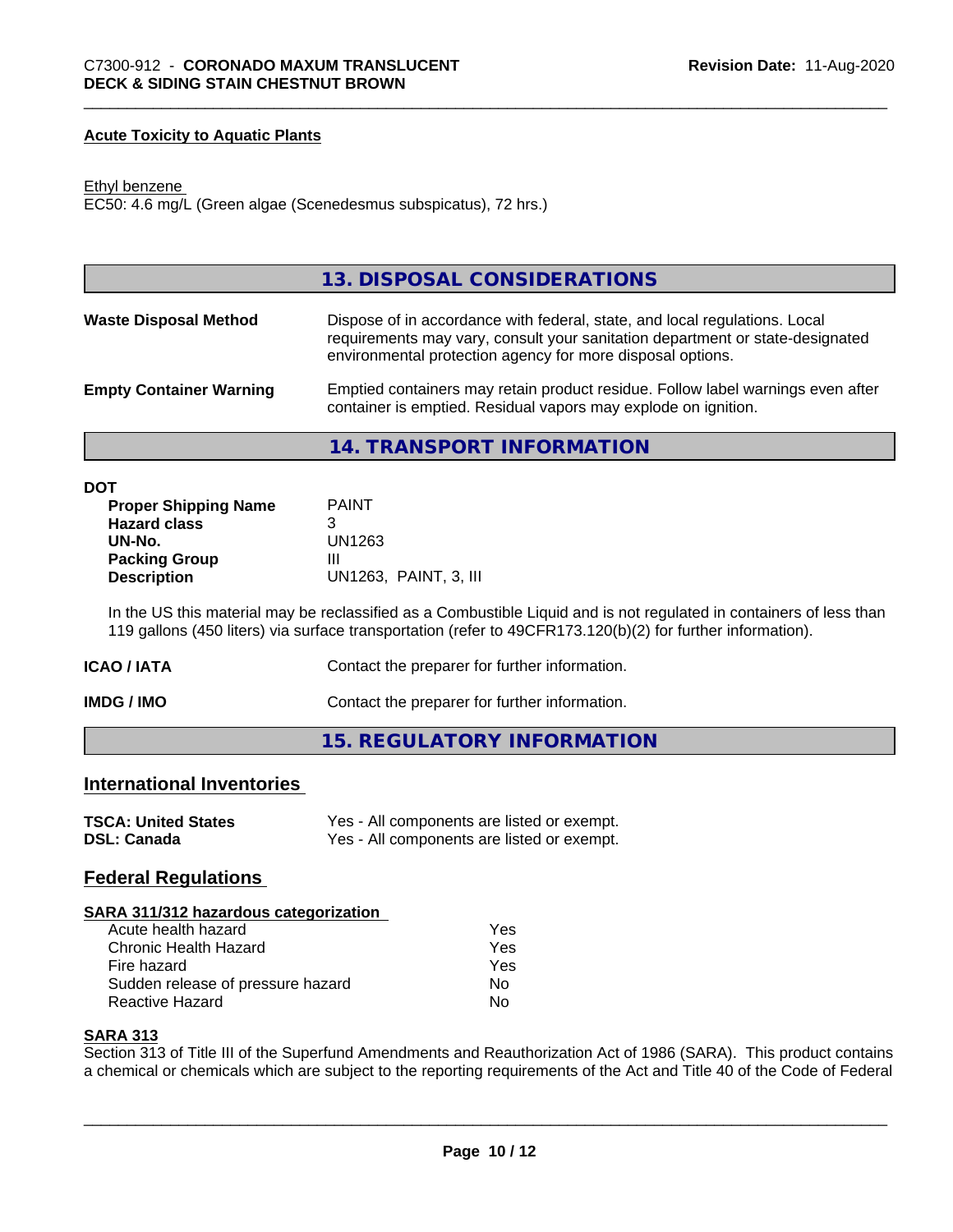Regulations, Part 372:

| <b>Chemical name</b> | <b>CAS No.</b> | Weight-%    | <b>CERCLA/SARA 313</b><br>(de minimis concentration) |
|----------------------|----------------|-------------|------------------------------------------------------|
| Zinc borate hydrate  | 138265-88-0    | $1 - 5$     |                                                      |
| Ethyl benzene        | $100 - 41 - 4$ | $0.1 - 0.5$ | 0.1                                                  |

# **Clean Air Act,Section 112 Hazardous Air Pollutants (HAPs) (see 40 CFR 61)**

This product contains the following HAPs:

| <b>Chemical name</b>         | CAS No.  | Weight-%    | <b>Hazardous Air Pollutant</b><br>(HAP) |
|------------------------------|----------|-------------|-----------------------------------------|
| Ethyl benzene                | 100-41-4 | $0.1 - 0.5$ | ∟isted                                  |
| Cobalt bis(2-ethylhexanoate) | 136-52-7 | 0.1 - 0.5   | ∟isted                                  |

# **US State Regulations**

# **California Proposition 65**

**A** WARNING: Cancer and Reproductive Harm– www.P65warnings.ca.gov

# **State Right-to-Know**

| <b>Chemical name</b>                  | <b>Massachusetts</b> | <b>New Jersey</b> | Pennsylvania |
|---------------------------------------|----------------------|-------------------|--------------|
| 4-Chlorobenzotrifluoride              |                      |                   |              |
| Linseed oil                           |                      |                   |              |
| Stoddard solvent                      |                      |                   |              |
| Silica amorphous                      |                      |                   |              |
| Zinc borate hydrate                   |                      |                   |              |
| Carbamic acid, 1H-benzimidazol-2-yl-, |                      |                   |              |
| methyl ester                          |                      |                   |              |
| Carbon black                          |                      |                   |              |
| Cobalt bis(2-ethylhexanoate)          |                      |                   |              |

# **Legend**

X - Listed

# **16. OTHER INFORMATION**

**HMIS** - **Health:** 2\* **Flammability:** 2 **Reactivity:** 0 **PPE:** -

 $\overline{\phantom{a}}$  ,  $\overline{\phantom{a}}$  ,  $\overline{\phantom{a}}$  ,  $\overline{\phantom{a}}$  ,  $\overline{\phantom{a}}$  ,  $\overline{\phantom{a}}$  ,  $\overline{\phantom{a}}$  ,  $\overline{\phantom{a}}$  ,  $\overline{\phantom{a}}$  ,  $\overline{\phantom{a}}$  ,  $\overline{\phantom{a}}$  ,  $\overline{\phantom{a}}$  ,  $\overline{\phantom{a}}$  ,  $\overline{\phantom{a}}$  ,  $\overline{\phantom{a}}$  ,  $\overline{\phantom{a}}$ 

# **HMIS Legend**

- 0 Minimal Hazard
- 1 Slight Hazard
- 2 Moderate Hazard
- 3 Serious Hazard
- 4 Severe Hazard \* - Chronic Hazard
- X Consult your supervisor or S.O.P. for "Special" handling instructions.